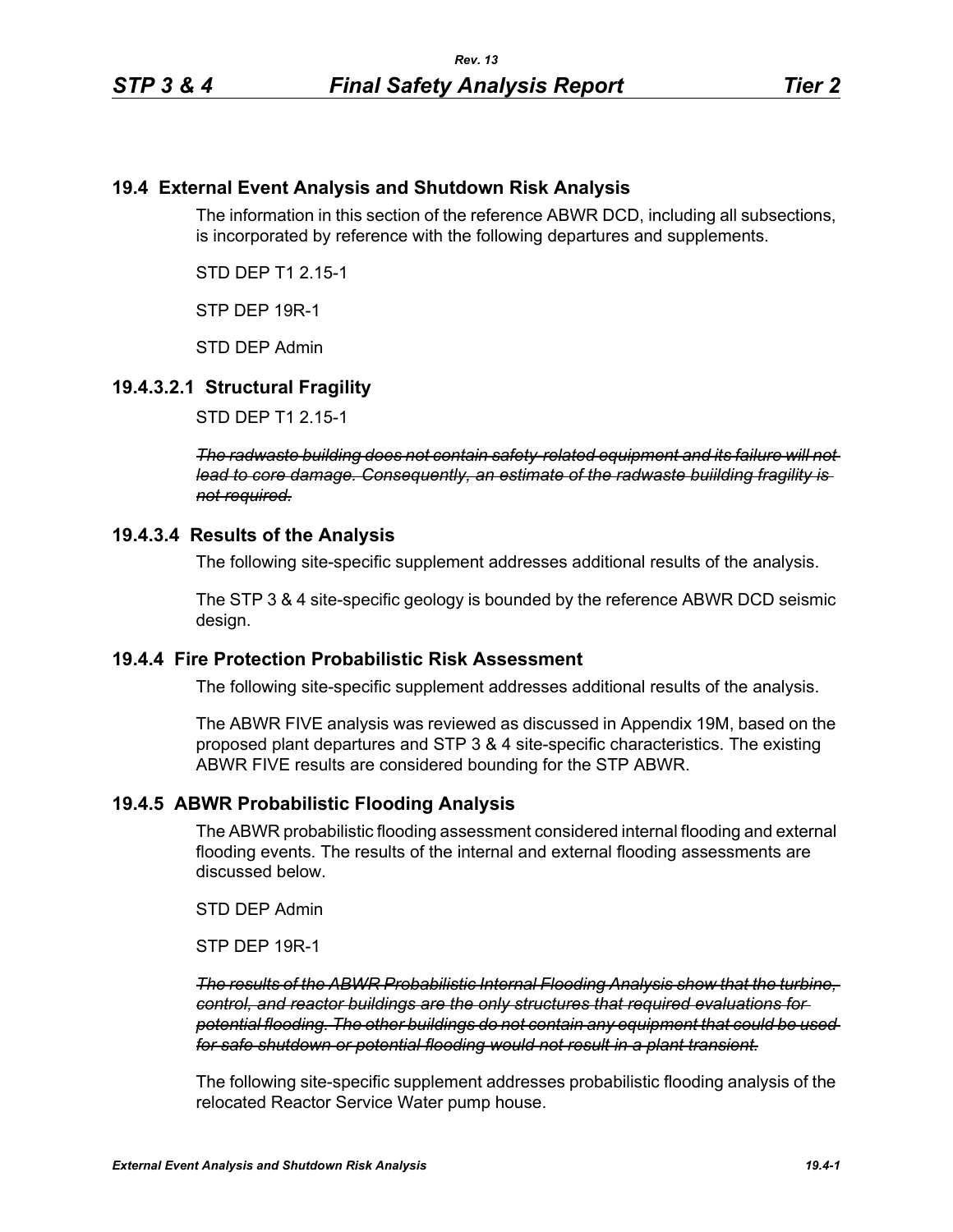The results of the ABWR Probabilistic Internal Flooding Analysis show that the turbine, control, and reactor buildings and the Reactor Service Water pump house, are the only structures that required evaluations for potential flooding. The other buildings do not contain any equipment that could be used for safe shutdown or potential flooding would not result in a plant transient.

Flooding in the turbine building could result in a turbine trip due to loss of circulating water or feedwater. Automatic pump trips and valve closure on high water level should terminate the flooding. But if these were to fail, a non-watertight door at grade level in the turbine building should allow water to exit the building. If this door retained water, watertight doors would prevent water entering the control and reactor buildings. The core damage frequency (CDF) for turbine building flooding is extremely small.

The worst case flood in the control building is a break in the reactor service water system (RSW) which is an unlimited source. Floor drains and other openings in the floor would direct all flood water to the first floor where the reactor building cooling water (RCW) rooms are located. The RCW rooms contain sump pumps. Water level sensors in the RCW rooms should actuate alarms in the control room and send signals to trip the RSW pumps and close isolation valves in the RSW system. If these sensors were to fail, watertight doors on each room should limit flood damage to only one of the three RCW divisions. Breaks in the fire water system could result in interdivisional flooding in the upper floors but floor drains would limit water height to below installed equipment for the first hour. To prevent damage to safety-related equipment after this time requires operator actions to limit the depth of water. The CDF for control building flooding is extremely small.

The RSW pump house is contiguous with the Ultimate Heat Sink (UHS), and is separated into three divisions each with two levels, the pump room at elevation (-)18 feet nominal, and the Electrical and HVAC room at elevation14 feet nominal. Each division is separated from the other divisions by watertight, three-hour fire rated doors at both elevations (RSW Interface Requirements, Subsection 2.11.9 (2)). The normal operating level in the UHS basin is 63 feet 3 inches to 71 feet, or approximately 37 feet above site grade (nominally 34 feet). For each RSW division, the RSW supply line from the Ultimate Heat Sink (UHS) splits in the RSW pump house to provide water to both RSW pumps. The RSW pump discharge combines into a single supply line to the Control Building. RSW return from the Control Building passes through the RSW pump rooms and returns to the UHS above the normal operating level. Flooding in the RSW pump house could occur from failure of the supply line from the UHS, or from failure in the RSW return line to the UHS. The RSW pump rooms contain sump pumps and water level sensors that function to mitigate the effects of small breaks or leaks from the RSW lines in the RSW pump room. If the sensors were to fail, watertight doors on each room and level should limit flood damage to only one of the three RSW divisions. Large breaks in the supply lines from the UHS are unisolable before the pump discharge isolation motor-operated valve (MOV). Breaks after the pump discharge MOV and in the RSW return line to the UHS are isolable with the pump discharge MOV, which closes automatically on high level in the RSW pump room. Unisolable breaks in the RSW supply piping will result in draining the UHS to El. 50' through the ventilation intake ducts in the top of the RSW pump house. Breaks in the fire water system could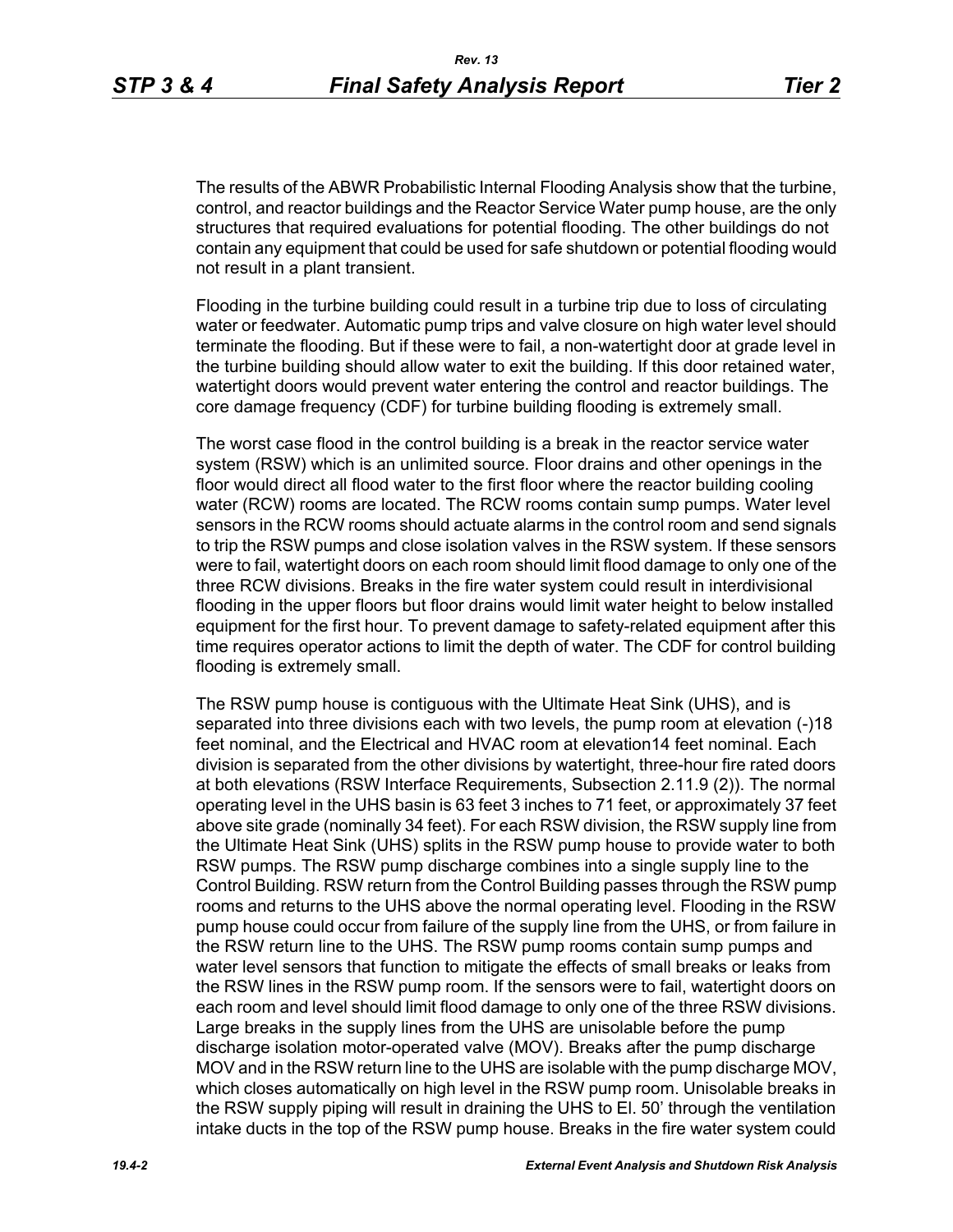result in interdivisional flooding in the upper floors of the RSW pump house, but floor drains would limit water height to below installed equipment for the first hour. To prevent damage to safety-related equipment after this time requires operator actions to limit the depth of water. The CDF for internal flooding in the RSW pump house is very small.

#### **19.4.6 ABWR Shutdown Risk**

The following site-specific supplement addresses the results of a quantitative assessment of hurricanes at the STP 3&4 site.

Because the STP site is located in close proximity to the Gulf of Mexico, a quantitative assessment of hurricanes at beyond design basis wind speed was performed to satisfy the requirements of 10CFR52.79(d)(1). The quantitative assessment demonstrated that the risk from hurricanes at the STP site does not significantly affect the shutdown risk analysis or the external events analysis described in the DCD, and was performed independent of the PRA, assuming the abnormal operating procedures for hurricane preparations for STP Units 3&4 will contain all of the specific requirements listed below.

Completion of these specific requirements in the abnormal operating procedures to address hurricane preparations would assure that:

- *(1)* The risk from hurricanes for STP Units 3&4 remains below the Commission Goals, discussed in the SRM to SECY-90-016, for core damage frequency (CDF) and large release frequency (LRF):
	- CDF less than the goal of one-in-ten-thousand, or 1.0E-4 per reactor year.
	- LRF less than the goal of one-in-one-million, or 1.0E-6 per reactor year.
- *(2)* The STP Units 3&4 design has levels of defense-in-depth by providing a balance between prevention of core damage and consequences mitigation.

Changes to the specific bulleted requirements listed below require an assessment of the quantitative risk of hurricanes at beyond design basis wind speed and a comparison with the full-scope assessment (all modes, internal and external events model), as assurance that the Commission Goals, stated in (1) above, would continue to be met, and that changes to the licensing basis would meet the key principles contained in Regulatory Guide 1.174.

The specific requirements below will be included in the abnormal operating procedures to address hurricane preparations:

 Action shall be initiated to place the units in Mode 3 (Hot Shutdown) at least two hours prior to sustained wind speeds in excess of 73 mph (or 96 mph as determined by discussions with the Transmission Distribution Service Provider (TDSP)). The applicability for this requirement is for units in Modes 1 and 2. Units in Modes 3, 4, or 5 will be maintained in Modes 3, 4, or 5.